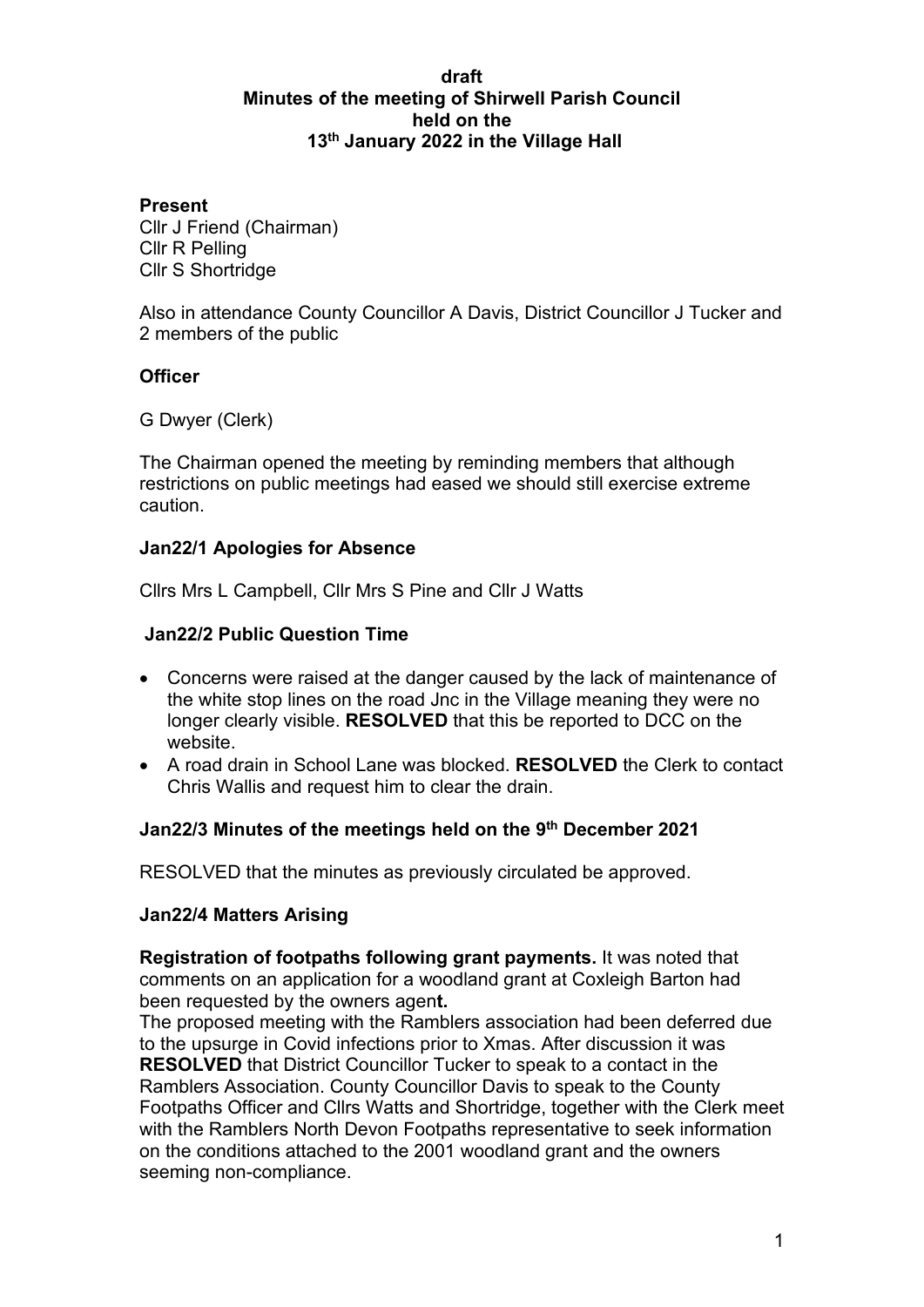The Clerk to respond to the author of woodland management plan expressing the Council's reservations

**Jan22/5 Councillor Vacancy.** Awaiting information from NDC following the statutory vacancy notice before co-opting a Councillor.

## **Jan22/6 Inspection of Defibrillator**

The defibrillator had been inspected and cleaned.

## **Jan22/7 Cheques for Payment**

Cheques for the Clerk's salary (£125.00 ) Kameleon Web site hosting (£75.24) and Chris Seage (grass cutting) were approved and signed at the meeting

# **Jan22/8 Report of the County Councillor**

County Councillor Mrs Davis had not prepared her normal written monthly report as the Xmas period had meant little change to previous report but reminded the meeting of the road closure associated with the forestry works at Marwood. It was noted that a private land owner had requested approval for works associated with Ash Die Back and it was **RESOLVED** that steps be taken to carry these out at the same time as the road closure already requested.

She highlighted the number of excess speeding tickets issued to motorists on the A361 link road.

# **Jan22/9 Questions to the County Councillor**

There were none

# **Jan22/10 Report of the District Councillor**

Councillor Tucker reported briefly as follows

- Progress is continuing with the new leisure centre. The site of the existing centre has a planning application under consideration for apartments
- Work has started on the site of the Shapland and Petter building
- The working party to look for solutions to the lack of affordable housing has met
- A decision is awaited on the appeal by the landowner regarding the unauthorized gateway at Burridge

# **Jan22/11 Questions to the District Councillor.**

There were none